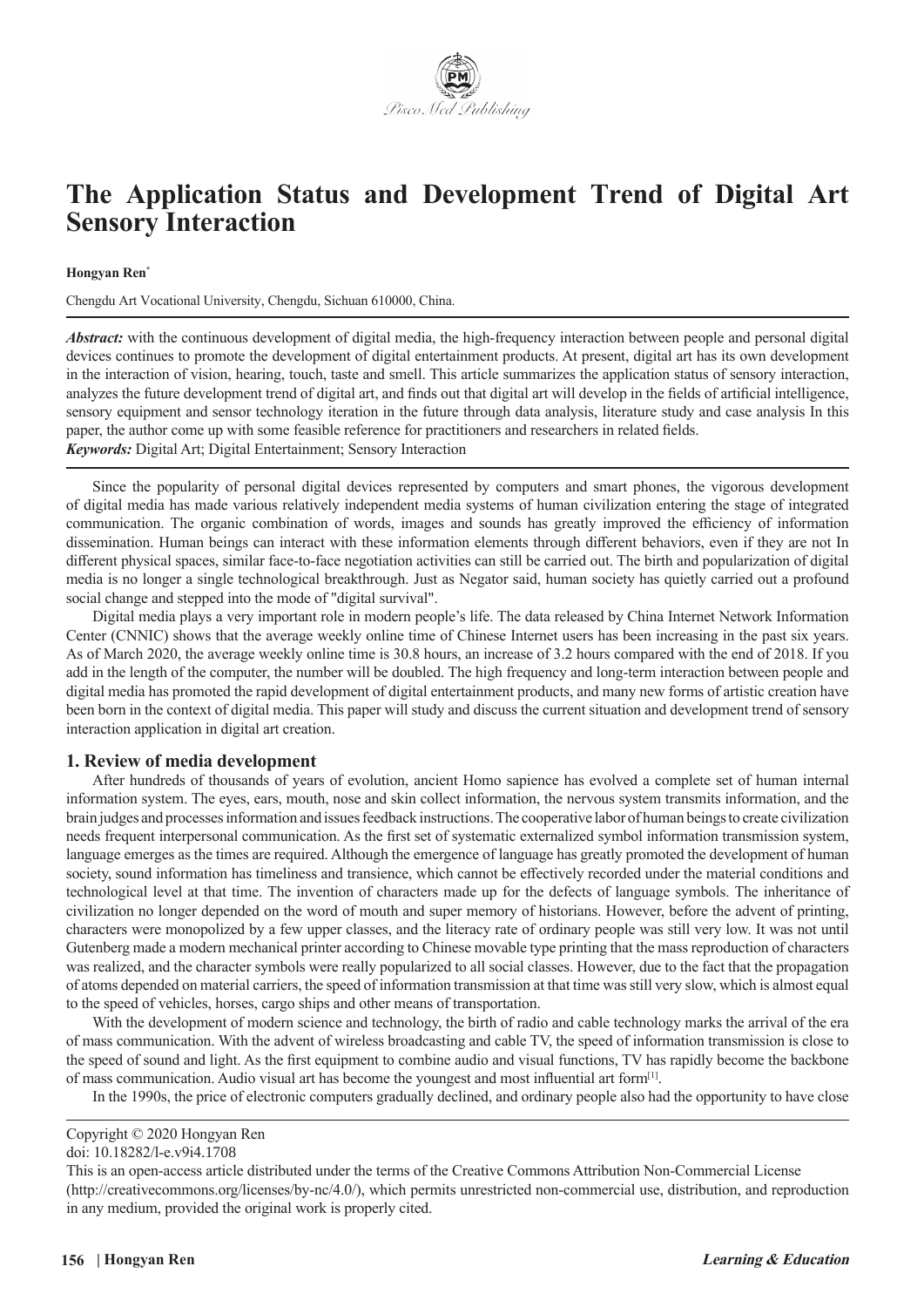contact with bit. The popularity of digital TV, tablet computers and smart phones makes audio-visual entertainment products enter the home interactive mode and greatly promotes the development process of digital life. On the terminal of personal digital devices, words, sounds and images are no longer limited to a single transmission channel. Symbol elements acting on a variety of senses are transmitted interactively in cyberspace. The participants of communication are expanded, the forms of communication are integrated, and the representations of communication are diversified. Today, digital products seem to have become a field of entertainment for both refined and popular tastes, suitable for young and old people, and digital art works with different forms are emerging.

## **2. Application status of sensory interaction in digital art creation**

### **2.1 Audio visual sensory interaction**

Ninety percent of the information received by the human body comes from vision and hearing. Art creators throughout the ages have been committed to exploring art forms that combine audio-visual functions. From shadow play, puppet show, stage play to television and film, image and sound combine in different ways to create diversified forms of artistic expression. After entering the 20th century, the breakthrough of electronic information technology has made the computer realize the organic integration of audio-visual senses and human-computer interaction, and electronic games have become brilliant in the field of digital entertainment, with the number of players increasing year by year.

Video games, represented by virtual reality games, have been successful in the application of audio-visual sensory interaction. On April 24, 2020 Beijing time, Travis Scott, a famous American rapper, presented a large-scale immersive concert called "astronomic" to the global game players in the virtual reality game "Fortress night". At the beginning of the concert, the virtual simulation image of the singer, like an ancient giant, came down from the sky with the meteorite, bringing an audio-visual feast across the space, land and sea for the game players. So far, more than 27.7 million players have watched it. The combination of immersive audio-visual interaction through virtual reality technology is not only a simple superposition of the two, but also a systematic, related and multilevel stimulation of the two human functions from the information receiving channel system, which can mobilize the overall perception mechanism of audio-visual function system to a large extent.

#### **2.2 Other sensory interactions**

Audio visual information is transmitted with sound and light as the material carrier. The receiver can complete the communication activities as long as he has sound vision and hearing. Therefore, it is the most convenient and fastest in the developing field of digital art creation. Due to the technical bottleneck, it is difficult to solve, there are relatively few digital art works around skin function, but creators and scientific research staff have been trying to explore these areas.

Skin sensation is tactile. Human nerve cells are scattered on the surface of the skin to sense the temperature, humidity, vibration, pressure, material and other information of the contact, and form a self-protective mechanism by producing pain. Touch is an important perception channel for human beings to recognize foreign objects, especially in the situation where audio-visual senses cannot give full play to their effectiveness, touch will affect the human body's judgment of the environment to a certain extent.

For example, when the movie are played ,all kinds of devices on the seats of 4D cinema will simulate the movement change, visual angle change, weather change, environmental change and other information elements with the change of image content and plot, and create Somali-sensory interaction such as shock, water mist, bubble, noise and wind. The superposition of multiple sensory interaction brings a novel viewing experience for the viewer. However, due to the high cost of equipment purchase in the early stage, the ticket price of 4D movie is almost twice as high as that of 3D movie. 4D movies not only require good audio-visual experience, but also must consider the combination of movie plot and somatosensory device node in the production process, so usually this kind of movies play for a short time. At the same time, simple water spraying, shaking and wind making may bring a more novel impression in the first experience, but it is difficult to attract viewers to pay multiple times for the current slightly thin presentation. Due to the above reasons, 4D film has not yet been born. It is still in the stage of exploration and experiment, and the rapid development of its scale and industrialization needs more research by researchers.

Whether in the real world or in the virtual world, olfaction belongs to interval perception, which cannot last for a long time and can interact without touching the object. The development of taste interaction is slower than that of other functions. The main reason is that the premise of taste generation is that the mouth contains actions. Generally, the taste buds can be perceived by the human nervous system only when the physical entities enter the mouth. This characteristic also determines that its safety must be taken as the research object. It is difficult to imagine that an unknown substance enters the oral cavity through a certain device, and the owner will not feel confused and uneasy. Therefore, at present, the research of the two basically exists in the laboratory or experimental works, and there is no representative work in the commercial field. It should be noted that the language way of smell and taste can bring strong sensory stimulation and emotional association, and its related research is likely to be the only way to expand the expression form of digital art in the future.

# **3. The future development trend of Digital Art**

Artificial intelligence is human's unique consciousness and behavior to engage in art creation subjectively and actively. Science and technology is an important driving force to promote the development of human society. In the 21st century, human civilization has entered the middle stage of digital development. Art and science and technology are perfectly combined in the digital media platform, forming a comprehensive art form of interactivity and interdisciplinary integration. The information dissemination pattern of digital art is highly consistent with the characteristics of cross-border integration, human-computer interaction and cross